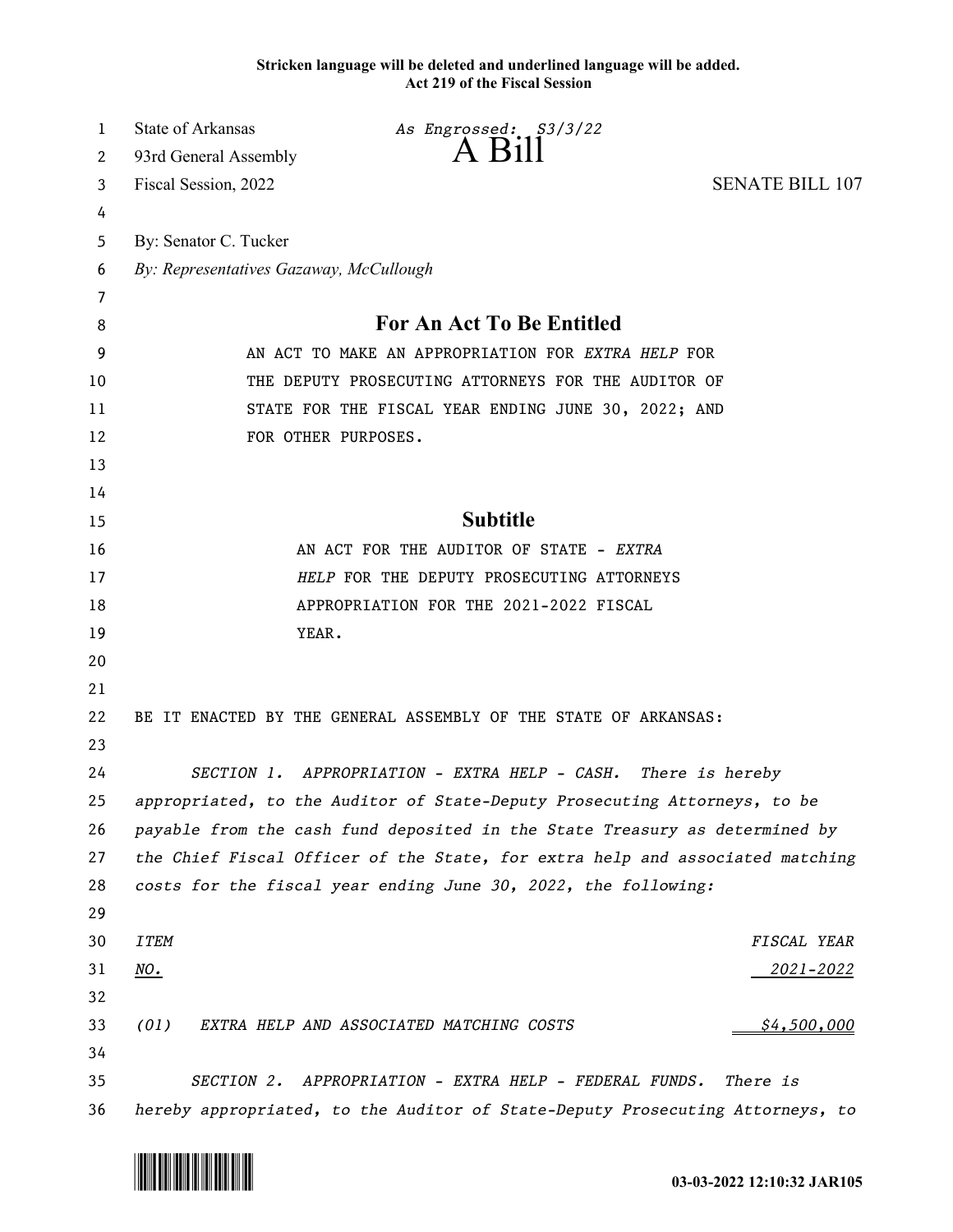As Engrossed: S3/3/22 SB107

 *be payable from the federal funds as designated by the Chief Fiscal Officer of the State, for extra help and associated matching costs for the fiscal year ending June 30, 2022, the following:*

 *ITEM FISCAL YEAR NO. 2021-2022 (01) EXTRA HELP AND ASSOCIATED MATCHING COSTS \$4,500,000* 

 *SECTION 3. EXTRA HELP. There is hereby authorized, for the Auditor of State - Deputy Prosecuting Attorneys for the 2021-2022 fiscal year, the following maximum number of part-time or temporary employees, to be known as "Extra Help", payable from funds appropriated herein for such purposes: forty-five (45) temporary or part-time employees, when needed, at rates of pay not to exceed those provided in the Uniform Classification and Compensation Act, or its successor, or this act for the appropriate classification*.

 SECTION *4*. COMPLIANCE WITH OTHER LAWS. Disbursement of funds authorized by this act shall be limited to the appropriation for such agency and funds made available by law for the support of such appropriations; and the restrictions of the State Procurement Law, the General Accounting and Budgetary Procedures Law, the Revenue Stabilization Law, the Regular Salary Procedures and Restrictions Act, or their successors, and other fiscal control laws of this State, where applicable, and regulations promulgated by the Department of Finance and Administration, as authorized by law, shall be strictly complied with in disbursement of said funds.

 SECTION *5*. LEGISLATIVE INTENT. It is the intent of the General Assembly that any funds disbursed under the authority of the appropriations contained in this act shall be in compliance with the stated reasons for which this act was adopted, as evidenced by the Agency Requests, Executive Recommendations and Legislative Recommendations contained in the budget manuals prepared by the Department of Finance and Administration, letters, or summarized oral testimony in the official minutes of the Arkansas Legislative Council or Joint Budget Committee which relate to its passage and adoption.

03-03-2022 12:10:32 JAR105